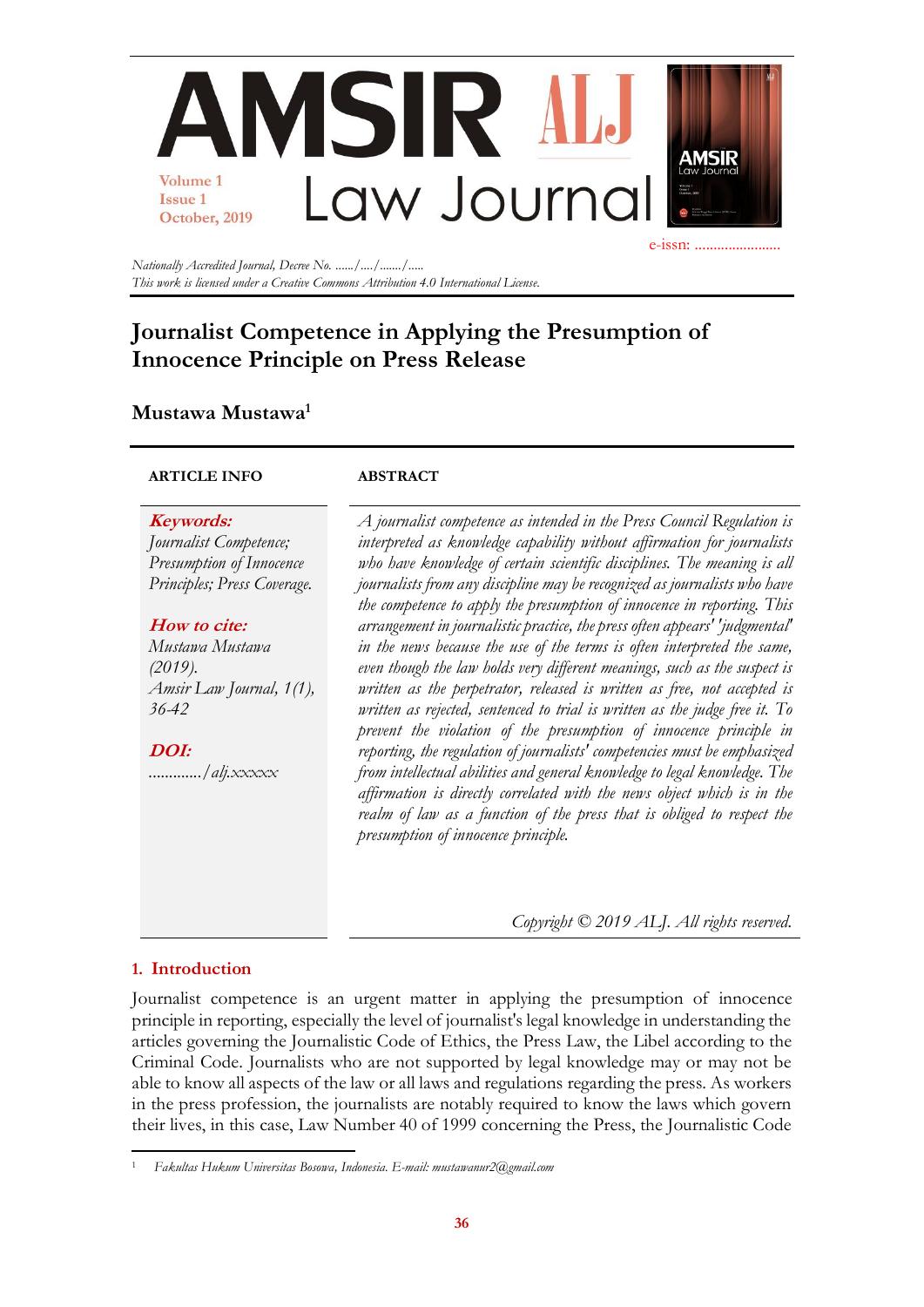of Ethics and articles relating to the Libel in the Criminal Code. Journalist competence is related to intellectual abilities and general knowledge. In the competence of journalist, an understanding of the freedom communication nation and democratic state is essential. Journalist competencies include the ability to understand the ethics and law of the press, conception of the news, preparation and editing of news, and language. The last thing also involves the skills to conduct the comprehensions, such as technical skills as a professional journalist, namely: finding, obtaining, storing, possessing, processing, making and broadcasting news.<sup>2</sup>

Respecting these principles, news writing standards based on the provisions of Article 3 of the Journalistic Code of Ethics are as follows:<sup>3</sup> Indonesian journalists always test information, report in a balanced manner, separate facts and judgmental opinions, and apply the presumption of innocence principle.

The provisions of Article 3 above, if qualified as an act of the journalist profession in writing legal news, then there were 4 (four) elements that must be fulfilled, namely: testing information; balanced; separating judgmental facts and opinions; and applying the presumption of innocence.

According to the author, the fourth element, which is to apply the presumption of innocence principle, does not need to be an element which must be fulfilled as a qualification for journalists' professional acts in writing legal news because the other three elements are an inseparable part as a system for implementing the presumption of innocence. Strictly speaking, if one of the elements, whether the first, second, or third element is not fulfilled, it could be declared as having fulfilled the element of violating the presumption of innocence through legal news writing.

The author should continue to apply the presumption of innocence principle as a standard setting for writing legal news with the following elements: first, testing information; second, being balanced; third, separating the facts and judgmental opinions. However, the researcher continued, the three elements were not sufficient to apply the presumption of innocence because the level of effectiveness of legal news writing standards was also determined which was also determined by how high the level of legal knowledge of journalists in applying the presumption of innocence to news writing rules in Article 3 of the Code Journalistic Ethics. The higher level of legal knowledge of journalists, the greater news will be written which prevent violations of the presumption of innocence. On that basis, researchers formulated the concept of journalist competence with news writing standards which apply the presumption of innocence to include 4 (four) elements that must be fulfilled. The four elements are as follows: (1) Testing Information; (2) Being Balanced; (3) and Judging Opinion.

#### **2. Method**

This study used an normative juridical approach, which is a method or procedure used to solve problems by first examining existing secondary data, the research was methods were used with prescriptive analytical.<sup>4</sup>

<sup>2</sup> Attachment *Peraturan Dewan Pers No. 01/Peraturan-DP/X/2018 tentang Standar Kompetensi Wartawan*, p. 5.

<sup>3</sup> Attachment *Surat Keputusan Dewan Pers No. 03/SK-DP/III/2006*, 24 March 2006.

<sup>4</sup> Soemitro, R.H. (1998). *Metodologi Penelitian Hukum.* Jakarta: Ghalia Indonesia, p. 10.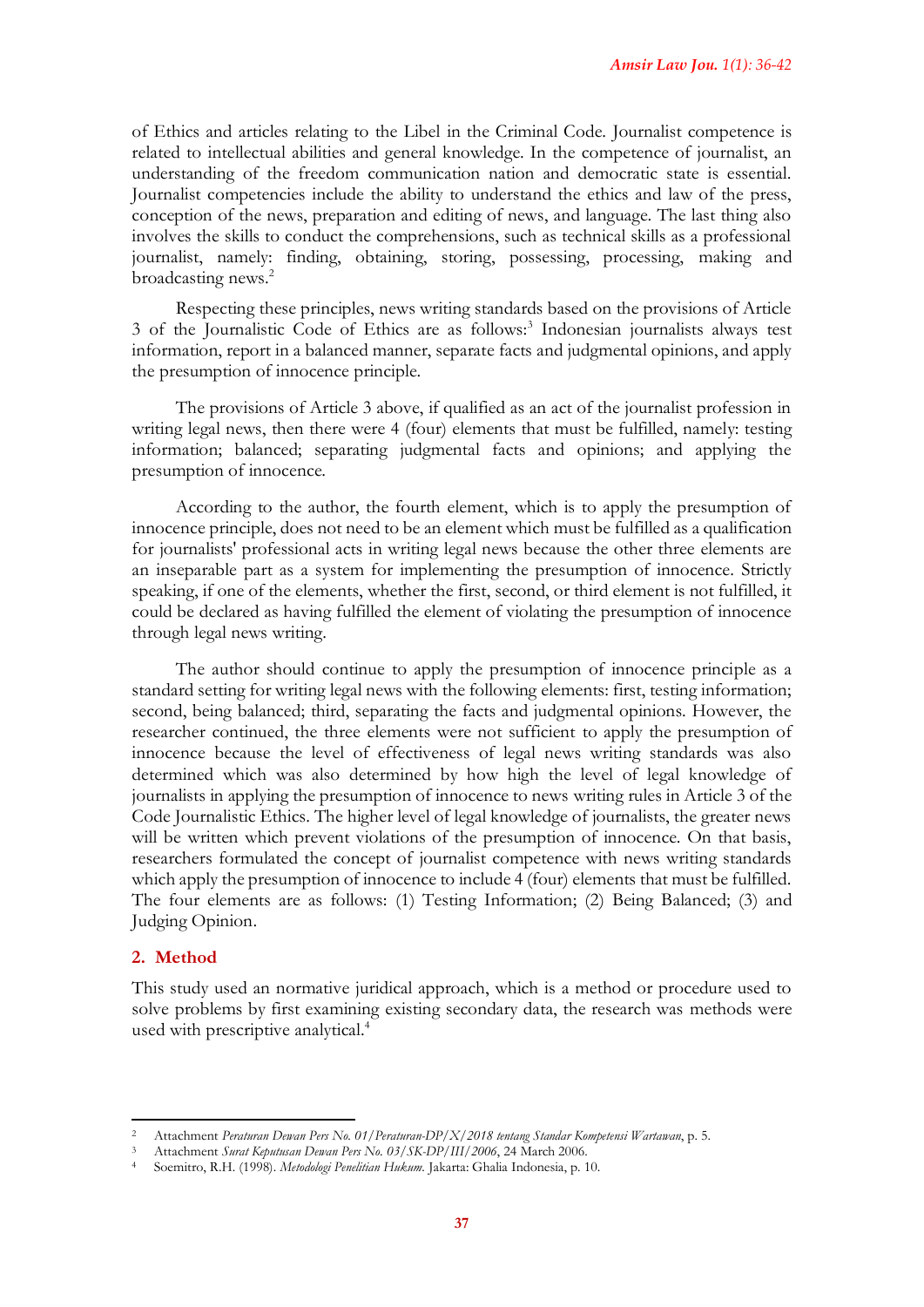# **3. Discussion**

# **3.1. Test Information**

Test information<sup>5</sup> one of the elements which becomes the standard for writing news in applying the presumption of innocence as an instrument to ensure the truth of the information to be conveyed to the public. The instrument is the first element in the interpretation of Article 3<sup>6</sup> of the Journalistic Code of Ethics.

The starting point from the case, all information which received by journalists must not necessarily be reported before checking and rechecking for proving a source of information is a fact.

Edy Susanto, Muhammad Taufik Makarao, Hamid Syamsuddin stressed which journalists must have very high caution in carrying out their work, given the wide-ranging impact caused by the news they produced. Caution is started from carefulness of the spelling of the name, number, date, and age and self-discipline to always check again the information and facts which is found. Additionally, accuracy also means the truth in giving a general impression, the truth in the news point of view achieved by presenting the details of facts and by the pressure exerted on the facts. Readers are usually very concerned about this accuracy. The case is largely determined by the accuracy of the news as a consequence of the reporter carefulness in making the news.<sup>7</sup>

In "official interpretation" accurately explained which is believed that being true is according to the objective situation when the event occurred. This does not mean as long as there is a trust, it means that the facts are accurate. To arrive at the conclusion, a fact can be objectively trusted when it is true and has certain conditions. Wina Armada Sukardi mentioned, as follows:<sup>8</sup>

- 1. Journalists have to do the verification or maximum testing beforehand to the parties or related problems, whether the facts were really not wrong at that time.
- 2. Journalists must test this fact with common sense. The process of making news itself must be with precision, conscientiousness and accuracy.
- 3. Journalists must put the facts contextually. Although both the facts are true, if misplaced in the actual context can produce the meaning which is not only different but also contradictory. Therefore, facts must be placed in the right context.

Thus, journalists stand outside of the parties who have problems or interests. Also, the journalists cannot take any sides with one or having an interest in something or with a particular person or party. Therefore, the working principles of journalist are check and recheck. If a journalist gets information about something which is contrary to something else then it is not what the journalist writes and reports through the media but must check or check the "truth" of that information, especially if the information is related to other parties in the dispute context or conflict of interest. The presentation of information is also purely

<sup>5</sup> Article 3 (a) *Keputusan Dewan Pers No. 03/SK-DP/III/2006 tentang Kode Etik Jurnalistik*

<sup>6</sup> The Journalistic Code of Ethics, as a guideline in carrying out the profession, KEJ aims that journalists are responsible for carrying out their profession, namely seeking and presenting information. Thus, the KEJ is the moral and ethical foundation of the profession as an operational guideline in maintaining public trust and upholding integrity and professionalism. See Sugiharto, R. Toto. (2019). *Panduan Menjadi Jurnalis Profesional*. Yogyakarta: Araska, p. 205-206. <sup>7</sup> Susanto, Edy, etc. (2014). *Hukum Pers di Indonesia*. Jakarta: Rineka Cipta, p. 89.

<sup>8</sup> Sukardi, Wina Armada. (2012). *Kajian Tuntas 350 Tanya Jawab UU Pers dan Kode Etik Jurnalistik*. Jakarta: Press Council, p. 147-148.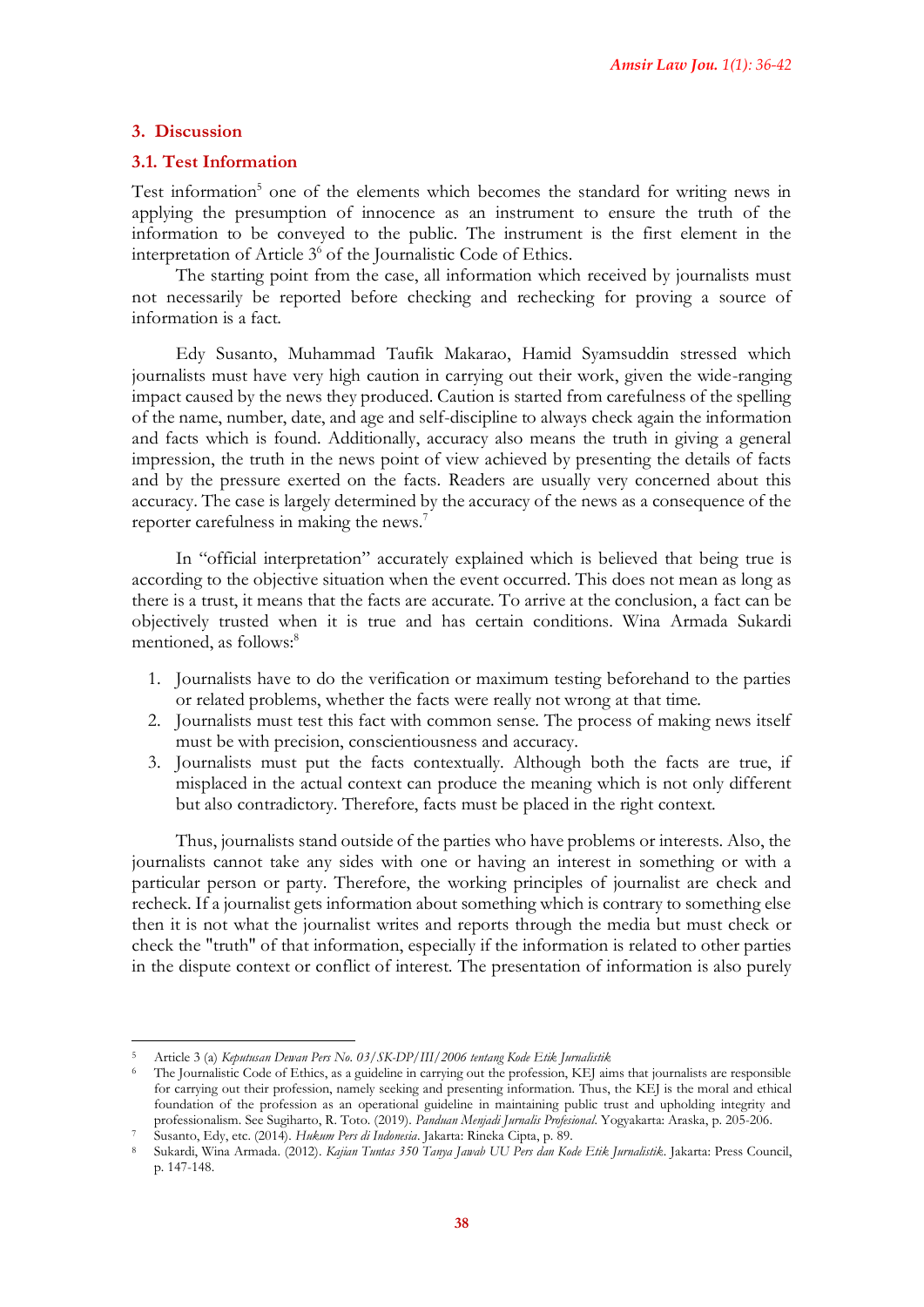from what is obtained from sources or events, and not added any kind of intention from the journalist himself/herself orhis/her the imagination.<sup>9</sup>

#### **3.2. Balanced**

Even though the element of testing information has been fulfilled in writing legal news, it also cannot be considered feasible to report if the balanced element is not fulfilled. Balanced<sup>10</sup> is the second element in applying the presumption of innocence principle by giving space or time for reporting to each party proportionally.

In journalistic terminology simply, the word balanced is fair, impartial, and neutral. Any media crews (journalists) who will present the news are required to uphold this principle. The goal is to respect the right of people to obtain correct information. In addition, the community also has the right to get a good education from the media.<sup>11</sup>

Presenting information not only from one side or one party, except for news or information that is a press release issued by a formal institution. However, in some cases the press release also requires journalists to be more creative by confirming or clarifying, both to explore the release material in order to get a new angle, as well as to complete the release material or issues raised in the release material. $^{12}$ 

Examples of unbalanced news, for example, appear in the case of Ustaz Solmed's "feud" with the Hong Kong TKI organization, called Thoriqul Jannah which had become a "trending topic" among Hong Kong migrant workers and infotainment in Indonesian television. As reported "Kapan Lagi" with the title "Ustaz Solmed is assessed as Da'i 'Matre'", a local Hong Kong-language newspaper in Indonesian, took down the essence of the news which said that Ust. Solmed unilaterally canceled the lecture schedule in Hong Kong, he requested an increase in lecture rates from IDR 6 million to IDR 10 million, also a share of ticket sales and "traveling turban", and he asked for starred lodging and private pickup cars while in Hong Kong. The news was unbalanced because it only contained the votes of one party. There were no objections, clarifications, or comments contained in the news from Ust. Solmed. Only in the next news, entitled "Ustaz Solmed Speak Up ...", the news was balanced, fulfilling journalistic code of ethics. News of the local Hong Kong newspaper quoted "Kapan Lagi", if indeed does not contain clarification from Ust. Solmed including the news those were unbalanced and violated the ethics code of journalistic. As a result of the unbalanced news, the media in Indonesia interviewed Ust. Solmed and wrote a news which was unbalanced. Many media only contain Ust Solmed statements without including the votes of the Hong Kong TKI. Ust. Solmed said that Hong Kong TKI were doing teaching or lecturing business, claimed not to ask for payment, to pay for food and to drink in Hong Kong.<sup>13</sup>

In reporting and disseminating information, there must be a balance of news. The purpose of this balance is to place a balanced news/information between facts and opinions, without a verdict and applying the principles of justice. The cover of both sides stems from the understanding that what is conveyed through the news must be understood about the meaning of the responsibility. This means that both sides cover encourages an appropriate form of responsibility from the media, related to the news which is disseminated. This

<sup>9</sup> Sugiharto, R. Toto. *Op.Cit*., p. 18.

<sup>10</sup> Article 3 (b) *Keputusan Dewan Pers No. 03/SK-DP/III/2006 tentang Kode Etik Jurnalistik.*

<sup>11</sup> Makna Cover Both Side Pemberitaan Media Massa di Tahun Politik (A. Yani Surachman). https://www.academia.edu [Accessed: August 5, 2019, at 03.53 a.m.].

<sup>12</sup> Sugiharto, R. Toto. *Op.Cit*., p. 4.

<sup>13</sup> Contoh Berita Tidak Berimbang (Kode Etik Jurnalistik). https://romeltea.com/ [Accessed: August 8, 2019, at 07.05 p.m.].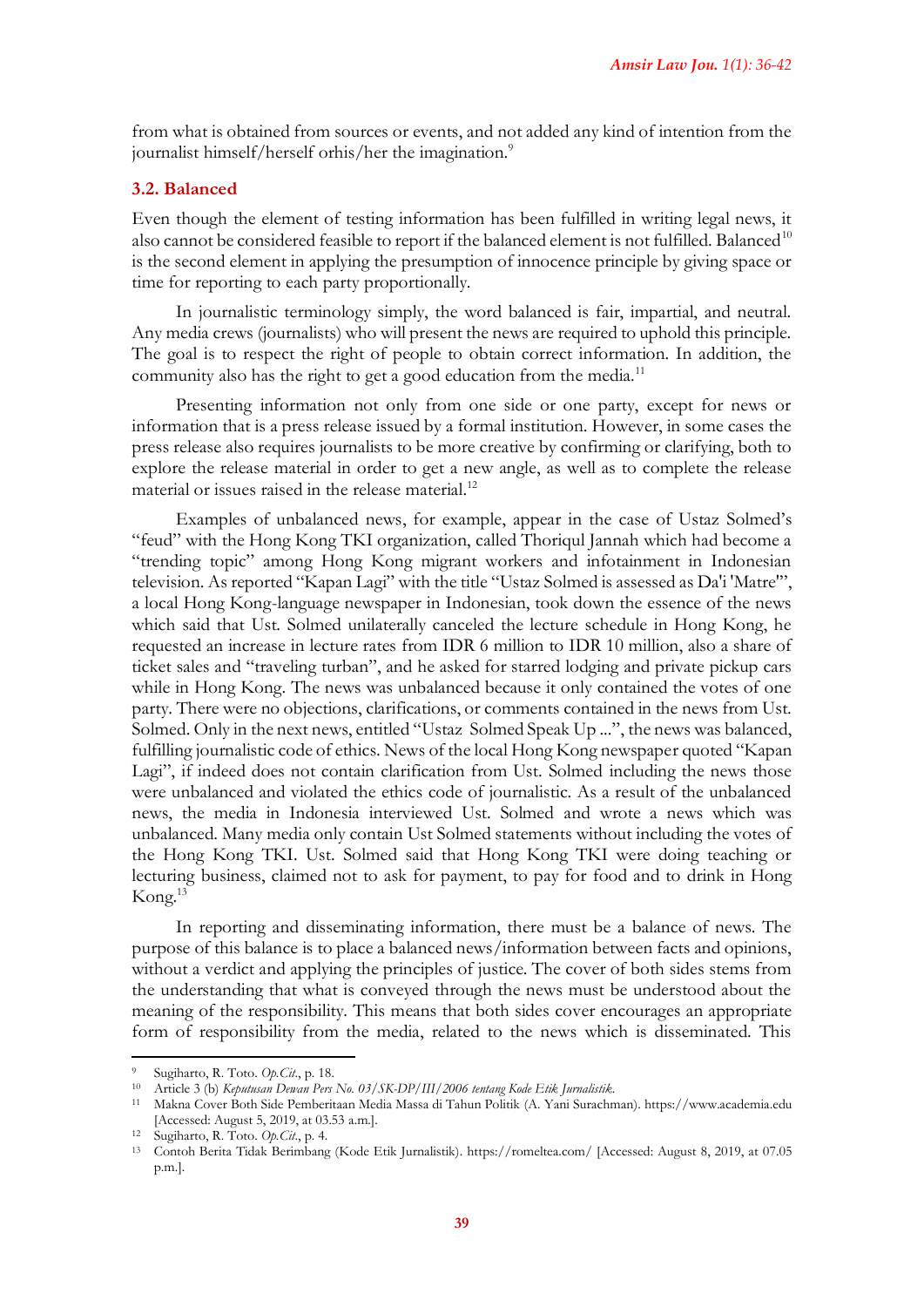responsibility refers more to the substance of information, which demands a balance between the parties concerned in that substance. This concept which leads to balance, media balance or news balance or equivalent conception focuses on the presence of balanced news/information. The balance is also then synonymous with the justice of the news which requires consistency.<sup>14</sup>

Starting from the explanation above, the mistakes in reporting are a threat to freedom of the press, ranging from the style of gangster-ism to a more polite way of suing in court. In any position, journalists must understand the news writing standards, one of which is emphasizing the importance of balanced news to each party in order to be proportionately informed. Various cases that stick out are caused by unbalanced news (cover both sides), clearly mentioning the subject and actions furthermore the news becomes sentimental.

# **3.3. Judging Opinion**

Journalists do not mix facts and judgmental opinion, as stated in Article 3 of the Journalistic Code of Ethics. In the stated, the judgmental opinion is the personal opinion of the journalist. This is different from interpretive opinion, which is opinion in the form of journalist's interpretation of facts. So, in writing news, journalists must write or present only facts, facts of events, without adding opinions. If the news is added by journalists' opinions, it is not allowed to be judgmental or subjective opinions, but must be interpretive opinions that form based on journalists' interpretation of facts. Apart from the code of ethics, writing opinions for news is also risky, especially if the opinions of journalists anger certain parties. For example, reporters write "... the judge's verdict is too light ...", then the family of the convicted person can "throw tantrums" to reporters or the media that contain the news.<sup>15</sup>

Even though the presumption of innocence principle in the press is forbidden produce judgmental news but this does not automatically mean that the press may include the complete identities of all people in press releases. Both the law and the Journalistic Ethics Code present the restrictions on the press in revealing people's identities. The Vienna Armada mentions the following:<sup>16</sup>

- 1. The press is forbidden to mention the identity of children clearly either name the children as perpetrators, or are suspected of being perpetrators of crime.
- 2. The press is prohibited from mentioning the identity of children in cases involving decency.
- 3. The press is forbidden to mention the identity of decency victims either children or non-children.

Daily facts regarding the reporting of events allegedly involving violations of the law, the general public who do not understand ethics in the practice of the press legal and judicial matters will certainly be confused if reading various media whose attitudes are not the same in naming the names and identities of violators in the news crime story or trial. Some newspapers and magazines only mention the abbreviation or initial name from the identity of the perpetrator but other newspapers and magazines openly write his name in full. Respecting the presumption of innocence principle, it means that journalists are obliged to protect the suspect/defendant of a criminal offense by not mentioning the name and identity which states the culprit's guilt and the decision has obtained permanent legal force. The press

<sup>14</sup> Mengenal Prinsip Cover Both Side (Setyo Pamungkas). https://wordpress.com [Accessed: September 9, 2019, at 08.20 p.m.].

<sup>15</sup> Perbedaan Fakta dan Opini. [https://www.romelteamedia.com](https://www.romelteamedia.com/) [Accessed: August 8, 2019, at 01.25 a.m.].

<sup>16</sup> Sukardi, Wina Armada. *Op.Cit*., p. 145.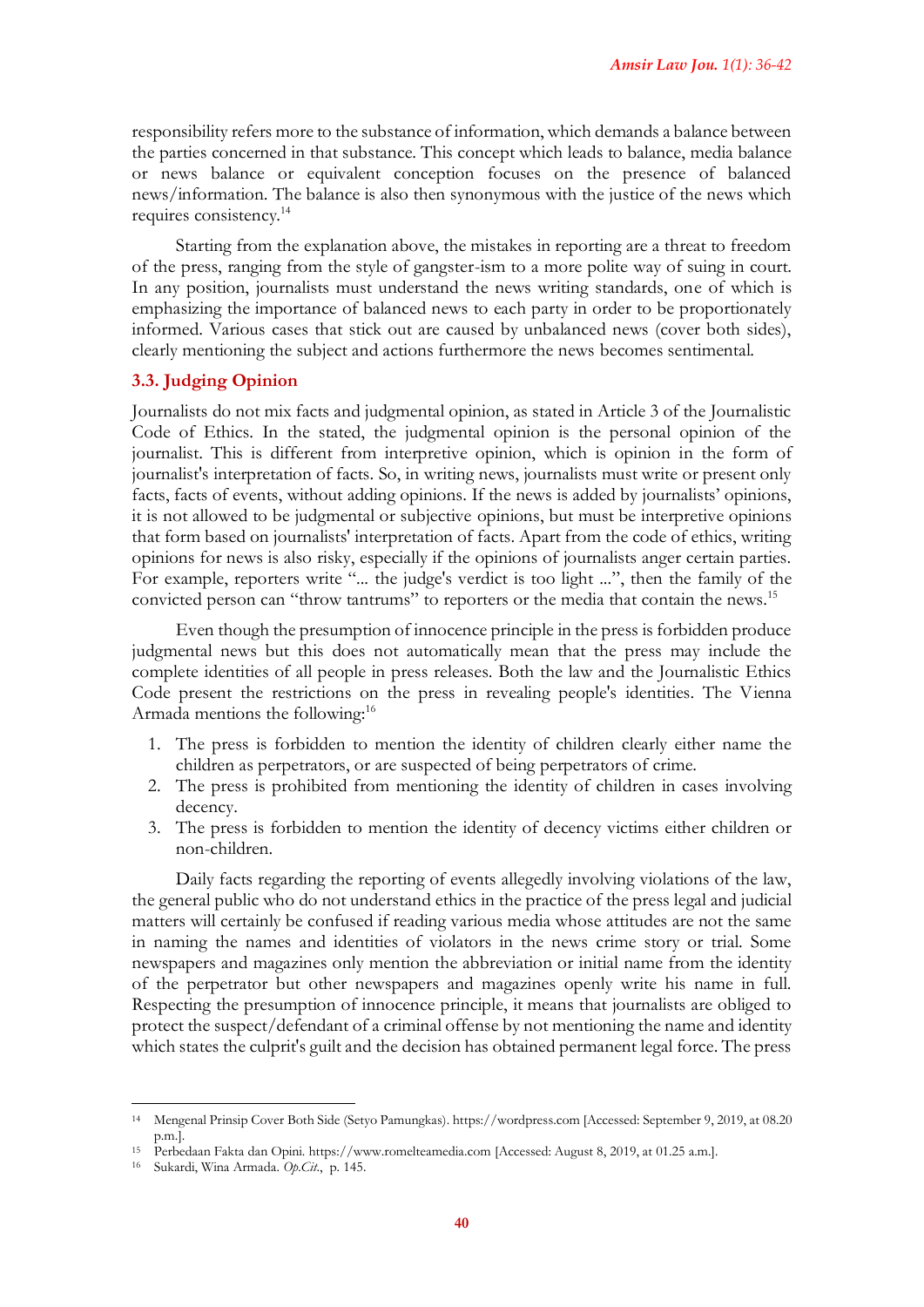is often mentioning the perpetrator's name with the initial and loading a photo with a closed eye pose or only showing a photo of the back of the perpetrator only.<sup>17</sup>

According to researchers, reporting one's name or identity openly in criminal cases nowadays is difficult to avoid. Various media have indeed taken a stand, some have kept their names a secret when they were named suspects and clearly wrote their names when they were accused. There are also media that openly write full names both as suspects and defendants.

The other case is online media (in the network) and television. If the print media keeps the name a secret, the electronic media clearly highlights faces and names clearly. Thus, the print media will be a farce for preaching news which is already known by the public. The inclusion of names is clearly not fully regulated by law except the cases of minors and victims of rape.

For journalists, the most important thing in writing legal news requires an honest and impartial attitude by making the elements of news writing as a standard that must be accomplished before being informed to the public.

Referring to the above thought for fulfilling the element of information verification gives attention to all journalists in order to they are always careful to receive information. Any information which received is not necessarily a source of news but instead checks and rechecks to ensure the credibility of the information. Even after checking and rechecking in the field and proving the truth of the information, it has also not been deemed worthy of reporting because the balanced and judgmental opinions have not been fulfilled in writing the news.

Balanced news writing and 'judging' opinions are two elements that always go together in writing news. Any news that is not balanced, it tends to be 'judging' for the news reported. Vice versa, news that is 'judgmental' tends to produce uneven news. All of these happened because journalists always used their choice of words in news writing, especially the headline, prioritizing the commercial side in order to readers were curious and willing to buy newspapers. The choice of words is legitimate as long as the elements in writing news outlined in the KEJ being implemented.

## **4. Conclusion**

Three elements in writing news, testing information, balanced and non-judgmental opinions must be considered by journalists in writing news in order to they are not trapped in violating the presumption of innocence principle. All of these are in adequate if the news are not accompanied by knowledge of the law. Due to journalists often use inappropriate words by perceiving the same language between law and language according to their own thoughts. Every person who becomes a 'suspect' is often perceived as the same as 'perpetrator'. Writing full names without legal status is also often found in news writing, including under-age cases. All of that shows how much legal knowledge for journalists is needed to apply the presumption of innocence on press release.

<sup>17</sup> Susanto, Edy, etc. *Op.Cit.*, p. 98.